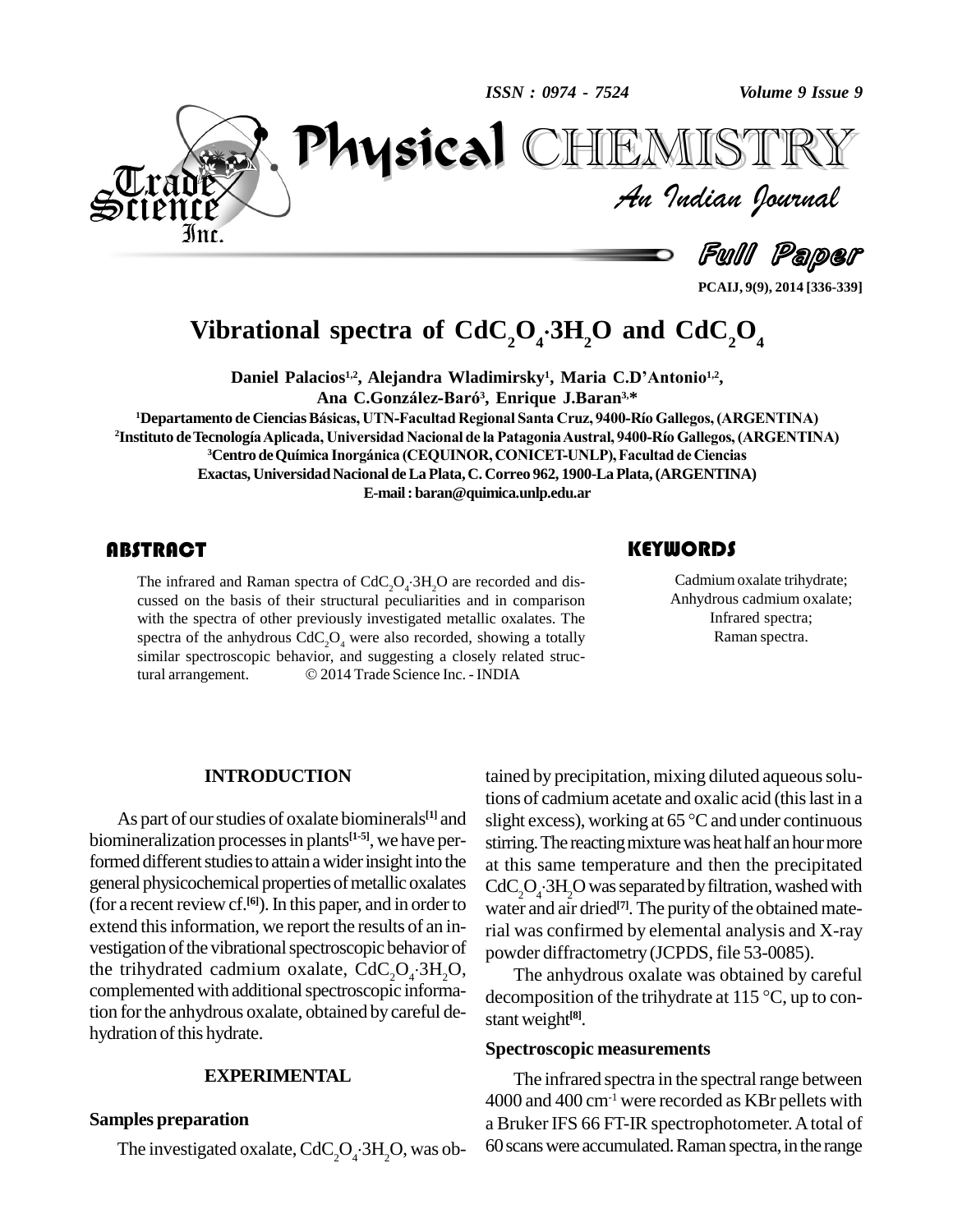

Figure  $1$  : FT-Raman spectrum (above) and FTIR-spectrum (below) of CdC<sub>2</sub>O<sub>4</sub>·3H<sub>2</sub>O (\*this band (1492 cm<sup>-1</sup>) originates in an **instrumental noise).**

 $4000-100$  cm<sup>-1</sup> were obtained with the FRA 106 Raman accessory of the same Bruker instrument. A total of 60 scans were accumulated, using the 1064-nm line of a peat unit, where both of the symmetry-independent solid state Nd: YAG laser for excitation. Spectral resoscans were accumulated<br>solid state Nd:YAG laser<br>lution was  $\pm 4$  cm<sup>-1</sup> in bo lution was  $\pm 4$  cm<sup>-1</sup> in both measurements.

## **RESULTSAND DISCUSSION**

#### **Structural characteristics of the compounds**

The polymeric structure of  $CdC_2O_4$  $·3H_2O$  is tri- in ad

oxalate groups and the other from two water molecules. *Indicates:*<br>*Iate ligands,*<br>*Sacting as*<br>*Cd<sub>2</sub>O<sub>2</sub> units*<br>*IISTRY* clinic, space group  $P \Box I$  and  $Z = 2$  and consists of two dimensional arrays formed by a  $Cd_2(C_2O_4)_2$  6H<sub>2</sub>O repeat unit, where both of the symmetry-independent Cd(II) cations are in a seven coordinate oxygen environment, five of these oxygens are from three different They are also two structurally different oxalate ligands, one of them bridges two Cd(II) centers acting as tetradentate whereas the other two generate  $Cd<sub>2</sub>O<sub>2</sub>$  units in a different direction.

<del>...</del><br>**Physical** CHEMISTRY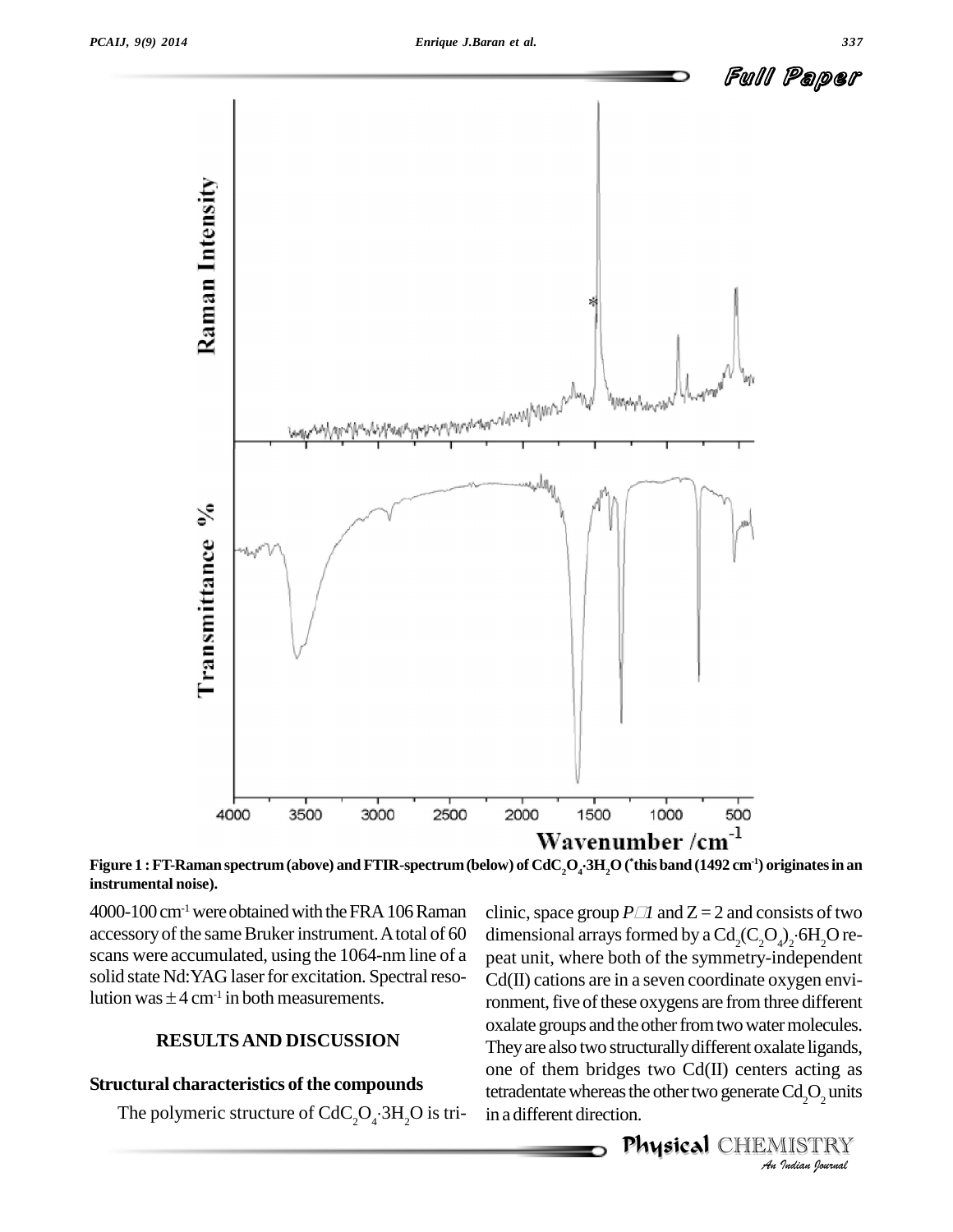l

| $CdC2O4·3H2O$      |               | CdC <sub>2</sub> O <sub>4</sub> |                  |                             |
|--------------------|---------------|---------------------------------|------------------|-----------------------------|
| <b>IR</b>          | Raman         | $_{\rm IR}$                     | Raman            | <b>Asignment</b>            |
| $3560 \text{ vs.}$ |               |                                 |                  | v(H <sub>2</sub> O)         |
| $3510 \,$ sh       |               |                                 |                  | $v(H_2O)$                   |
| $1611$ vs          | 1660 w        | $1616$ vs                       | 1637 vw          | $v_{\rm as}({\rm CO})$      |
|                    | 1478vs.1446sh | 1464 vw                         | 1480ys1440w      | $v_s(CO) + v(CC)$           |
| 1383w/1314vs       |               | 1378w/1314vs                    |                  | $v_s(CO) + \delta (OCO)$    |
|                    | 925m,857w     |                                 | 912 s            | v(CC)                       |
| 777 s              |               | 799s/774m                       | 838 <sub>m</sub> | $\delta (OCO)+\nu (CC)$     |
|                    | 580 w         |                                 | $615/590$ vw     | $\delta_{\text{ring}}$      |
| 620 vw, 524 m      | 528/513s      | 533 m, 510 sh                   | 535w, 515s       | $\delta (OCO) + \rho (OCO)$ |

**vs: very strong; s: strong; m: medium; w: weak; vw: very weak; sh: shoulder.**

Two additional H<sub>2</sub>O molecules of the repeat unit are uncoordinated but involved in the hydrogen bond network present on the structure. The coordination polyhedron of Cd(II) may be described as a distorted pentagonal bipyramid with a water and one oxalate oxygen at the apical positions **[9,10]**.

The structure of the anhydrous oxalate, obtained by dehydration of the trihydrate is so far unknown. In this context it should be mentioned that the thermal decomposition of the dihydrated oxalates of the type  $M^{\text{II}}C_2O_4$ :2H<sub>2</sub>O (M<sup>II</sup> = Fe, Co, Ni, Zn, Cu) allows the in the generation of anhydrous compounds, which can be obtained in two forms, a disordered one, denominated -MC<sub>2</sub>O<sub>4</sub>, or an ordered one, called β-MC<sub>2</sub>O<sub>4</sub><sup>[6,11]</sup>. In n of anhydrous compounds, which can be<br>n two forms, a disordered one, denominated<br>, or an ordered one, called  $\beta$ -MC<sub>2</sub>O<sub>4</sub><sup>(6,11)</sup>. obtained in two forms, a disordered one, denominated tetraded  $\alpha$ -MC<sub>2</sub>O<sub>4</sub>, or an ordered one, called  $\beta$ -MC<sub>2</sub>O<sub>4</sub><sup>[6,11]</sup>. **Infra**<br>In the case of cadmium, a similar  $\beta$ -CdC<sub>2</sub>O<sub>4</sub> oxalate can only be obtained by hydrothermal synthesis, but not by the thermolysis of  $CdC_2O_4$  $·3H_2O^{[12]}$ . In the case of cadmium, a similar  $\beta$ -CdC<sub>2</sub>O<sub>4</sub> oxalate

## Infrared and raman spectra of  $CdC_1O_4$ **3H**, O

The FTIR and FT-Raman spectra of the trihydrated cadmium oxalate are shown in Figure 1 and the pro posed assignment is presented in TABLE 1, and briefly discussed asfollows:

*An*ences between both oxalates. - A first comparison of the spectral patterns of  $CdC_2O_4$  3H<sub>2</sub>O with those of other previously investi- $CdC<sub>2</sub>O<sub>4</sub>$ :  $3H<sub>2</sub>O$  with those of other previously investi-<br>gated metallic oxalates<sup>[6]</sup> shows a great similarity to the spectra of  $MgC_2O_4$  in the spectral range between 2000 all arrai and 400 cm<sup>-1[13]</sup>, despite the important structural differ-

alates.<br>**Ider at 3510**<br>**IISTRY**<br>IISTRY - The very strong and broad IR band centered at  $3560$  cm<sup>-1</sup> with a shoulder at  $3510$  cm<sup>-1</sup> originated in the OH stretching vibrations of the H<sub>2</sub>O molecules. No signals for these vibrations are found in the Raman spectrum. The position of this band suggests the presence signals for these vibrations are found in the Raman spectrum. The position of this band suggests the presence<br>of long O-H…O bonds<sup>[14,15]</sup>. The bending mode,  $\delta(H, O)$ , is surely overlapped by the strong 1611 cm<sup>-1</sup>

- Oxalate modes were assigned on the basis of the  ${ {\rm MgC}_2{\rm O}_4}$  spectra<sup>[13]</sup> and taking into account also previous results for other metallic oxalates<sup>[6]</sup>.

- The  $\rho(H, O)$  mode is probably overlapped by the ous results for other metallic oxalates<sup>[6]</sup>.<br>- The  $\rho(H_2O)$  mode is probably overlapped by the strong 777 cm<sup>-1</sup> IR band and the  $\delta_{\text{ring}}$  mode, assigned in the Raman spectrum, probably corresponds to the five-membered chelate rings originated by the tetradentate oxalate ligands **[9]**.

## **Infrared and raman spectra of CdC2O<sup>4</sup>**

 $\overline{3H}$ <sub>2</sub> $\overline{O}$  obtained spectral information is also included in TABLE The FTIR and FT-Raman spectra of the anhydrous cadmium oxalate are practically identical to those of the trihydrate in the  $2000-400$  cm<sup>-1</sup> spectral range. The 1.

> Onlyminor differences were found. The IR mode assigned to  $\delta (OCO) + v(CC)$  appears clearly splitted in the anhydrous compound and an inversion in the relative intensities of the last measured Raman band is also observed, in comparison to the trihydrate.

> These spectroscopic results suggest that the overall arrangement and geometryofthe oxalate groups are not very different in both oxalates.

#### **ACKNOWLEDGEMENTS**

This work has been supported bythe Universidad

Full Paper

Physical CHEMISTRY